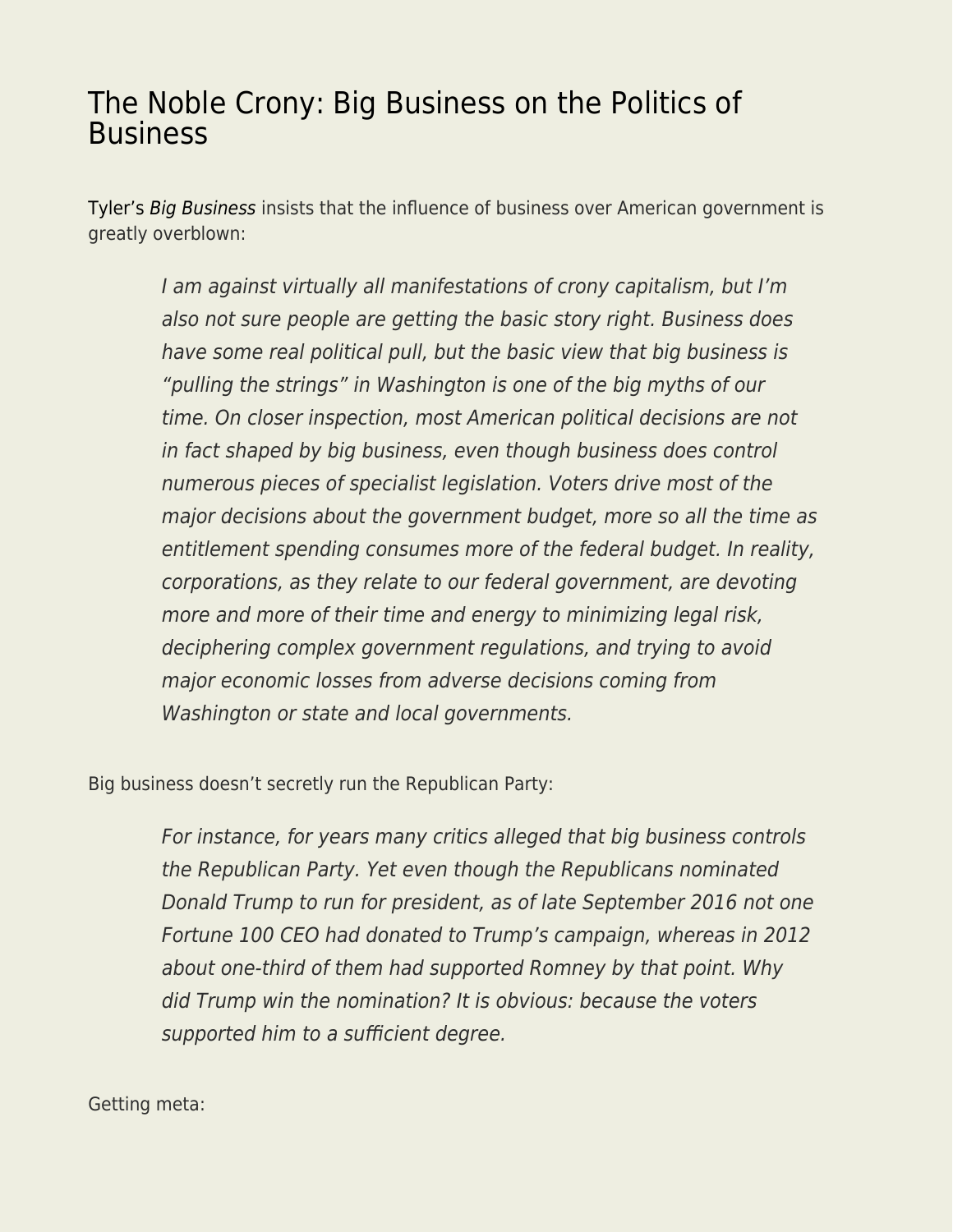Steven Pearlstein, commonly a critic of big business and former economics columnist of the Washington Post (and currently my colleague at George Mason University), wrote in the fall of 2016: "Indeed, one irony of the 2016 election is that populist antipathy toward corporate America seems to be peaking at precisely the moment when corporate influence on government policy is as low as anyone can remember." And Jeffrey Immelt, the former CEO of General Electric, wrote in a 2016 shareholder letter: "The difficult relationship between business and government is the worst I have ever seen it." William Daley, chief of staff in the Obama White House, opined, "Honestly, I don't think big business matters much anymore."

I believe these views are exaggerations, as the relationship between big business and Washington has some inevitable cyclical elements, as perhaps those commentators would themselves admit. For instance, after those statements were issued, the Trump administration responded with a tax plan that was very favorable to business, especially large multinationals, and business interests responded with enthusiastic support. So at the time I am writing this chapter, American policy is in some ways especially heedful of business interests, as indeed is sometimes the case. If the influence of business is again high by the time you are reading this book, keep in mind that most of my discussion is focused on what is the most typical state of affairs.

Even in 2018, big business is hardly dominating the agenda. America's corporate leaders often promote ideas of fiscal responsibility, free trade and robust trade agreements, predictable government, multilateral foreign policy, higher immigration, and a certain degree of political correctness in government, all ideas that are ailing rather badly right now. Again, you can expect some cyclical ups and downs, but the losses sustained by these causes is a sign